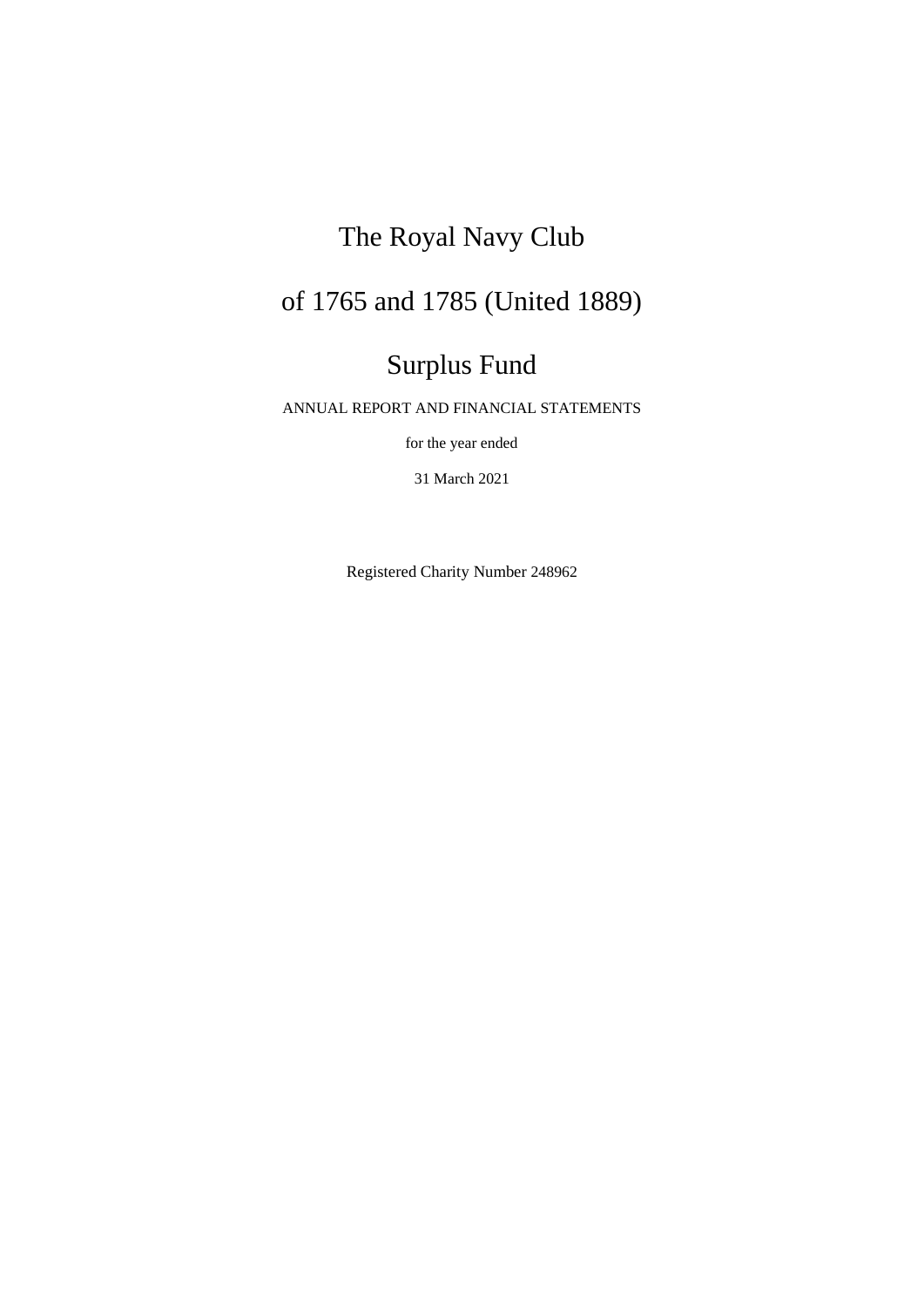# The Royal Navy Club of 1765 and 1785 (United 1889)

### INDEX TO THE ANNUAL REPORT AND FINANCIAL STATEMENTS

For the year ended 31 March 2021

|                                         | Page in<br>report |
|-----------------------------------------|-------------------|
| Legal and administrative details        | 1                 |
| Report of the Trustees                  | $2 - 3$           |
| Statement of Trustees' responsibilities | $\overline{4}$    |
| Report of the Independent examiner      | 5                 |
| Statement of financial activities       | 6                 |
| <b>Balance</b> sheet                    | $\tau$            |
| Accounting policies                     | 8                 |
| Notes to the financial statements       | $9-12$            |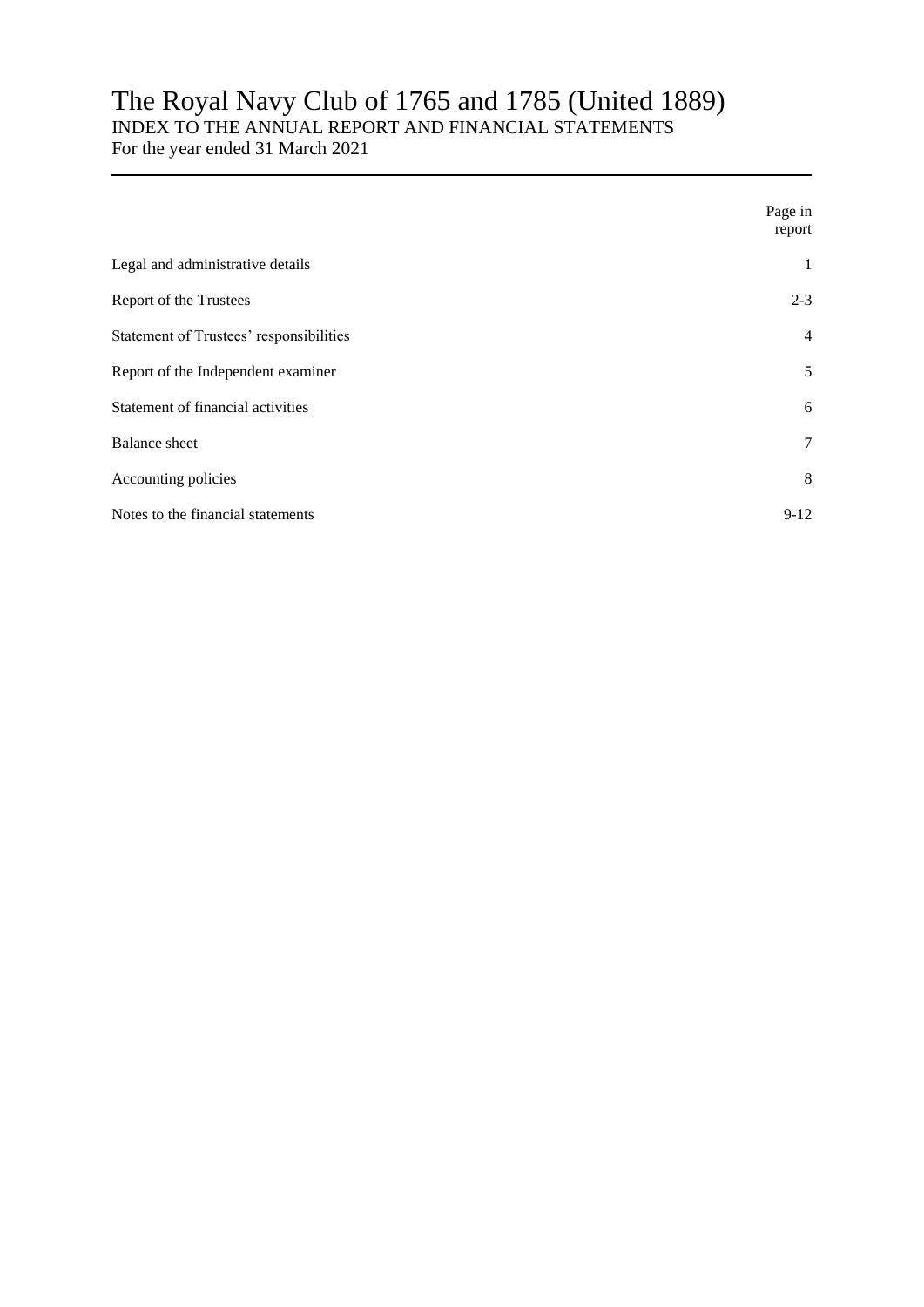#### **TRUSTEES**

Rear Admiral N S R Kilgour CB (Chairman) Rear Admiral I R Henderson CB CBE DL Commodore J G F Cooke OBE Royal Navy (retired January 2021) Commander A C Gordon-Lennox Royal Navy Commodore P J Thicknesse Royal Navy Commodore M J D Walliker CBE (appointed January 2021)

#### ADDRESS OF PRINCIPAL CONTACT

The Secretary Royal Navy Club of 1765 & 1785 Commander B P Boxall-Hunt OBE Royal Navy Trafalgar 2 Elston Meadow Crediton Devon EX17 3SZ

#### REGISTERED CHARITY NUMBER

248962

#### INDEPENDENT EXAMINER

Malvern Carvell 21 Higher Kingston Yeovil Somerset BA21 4AS

#### BANKERS

Holts Military Bank Victoria Road Farnborough GU14 7NR

#### INVESTMENT MANAGERS

Quilter Cheviot One Kingsway London WC2B 6AN

#### ACTUARIAL AND INVESTMENT ADVISORS

Hewitt Bacon & Woodrow Limited Prospect House Abbey View St Albans AL1 2QU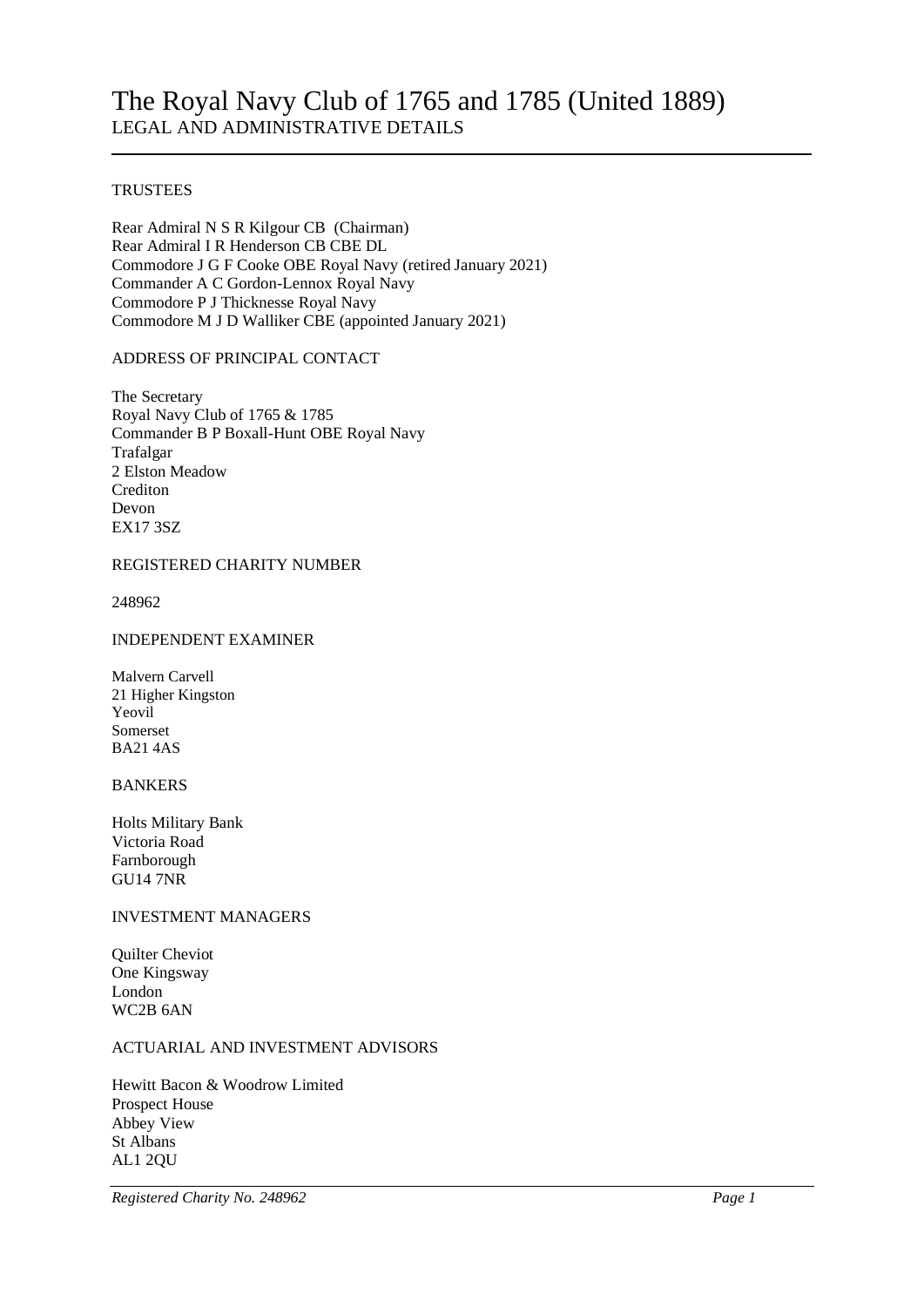The trustees submit their report and the financial statements of The Royal Navy Club of 1765 and 1785 (United 1889) Surplus Fund for the year ended 31 March 2021.

#### LEGAL AND ADMINISTRATIVE INFORMATION

The Charity's legal and administrative details are as shown on page 1.

#### **TRUSTEES**

The Trustees on page 1 are those who have served throughout the year. Trustees must be members of the Club. They are appointed by the existing Trustees taking account of candidates recommended by the membership of the Club at an Annual General Meeting. At their first meeting after the election of new Trustees, the Trustees elect their Chairman. On appointment new Trustees are briefed by the Chairman of the Trustees and the Club Secretary. Trustees are encouraged to attend appropriate external training events where these will facilitate the undertaking of their role. In accordance with Rule V of the Club Trustees are ex-officio members of the Committee. The trustees meet three times a year.

#### CONSTITUTION, OBJECTS AND POLICIES

The surplus fund of The Royal Navy Club of 1765 and 1785 (United 1889) is constituted by a Trust Deed dated 24 August 1927, as amended by further deeds dated 10 July 1996 and 14 November 2006. The Club registered as a charity with the Charity Commission on 26 September 1966. In fact the charitable activities predate these modern legal steps: in February 2015 the Club celebrated the 250<sup>th</sup> year of their continuance.

The Royal Navy Club of 1765 and 1785 (United 1889) Surplus Fund is associated with The Royal Navy Club of 1765 and 1785 (United 1889) General Fund. Members of the Royal Navy Club contribute annual subscriptions to the General Fund.

The current object of the Club's Surplus Fund is to provide financial assistance to needy widows, widowers, orphaned children, siblings and dependants of former members of The Royal Navy Club of 1765 and 1785 (United 1889). The fund is not dependant on donations and continues to seek to meet projected disbursements through income derived from its investment portfolio. Charitable disbursements during the year amounted to £28,829 (2020 £28,876). Every effort is made to identify potential beneficiaries, for example exhorting members in written communications and on social occasions to report possible cases of need, placing an advertisement in the ARNO yearbook and writing to next of kin of deceased members and former members.

#### PUBLIC BENEFIT STATEMENT

The Trustees confirm that they have referred to the guidance in the Charity Commission's general guidance on public benefit when reviewing the charity's aims and objectives and in planning future activities.

#### INVESTMENT REVIEW

On 15th May 2014 the Club appointed Quilter Cheviot as Investment Manager. The Trustees maintain an Investment Policy to obtain a reasonable long-term overall return using a balanced approach, with moderate risk and obtaining as much income as risk allows. The value of investments under management at 31 March 2021 was £ 1,320,070 (2020 £1,080,005)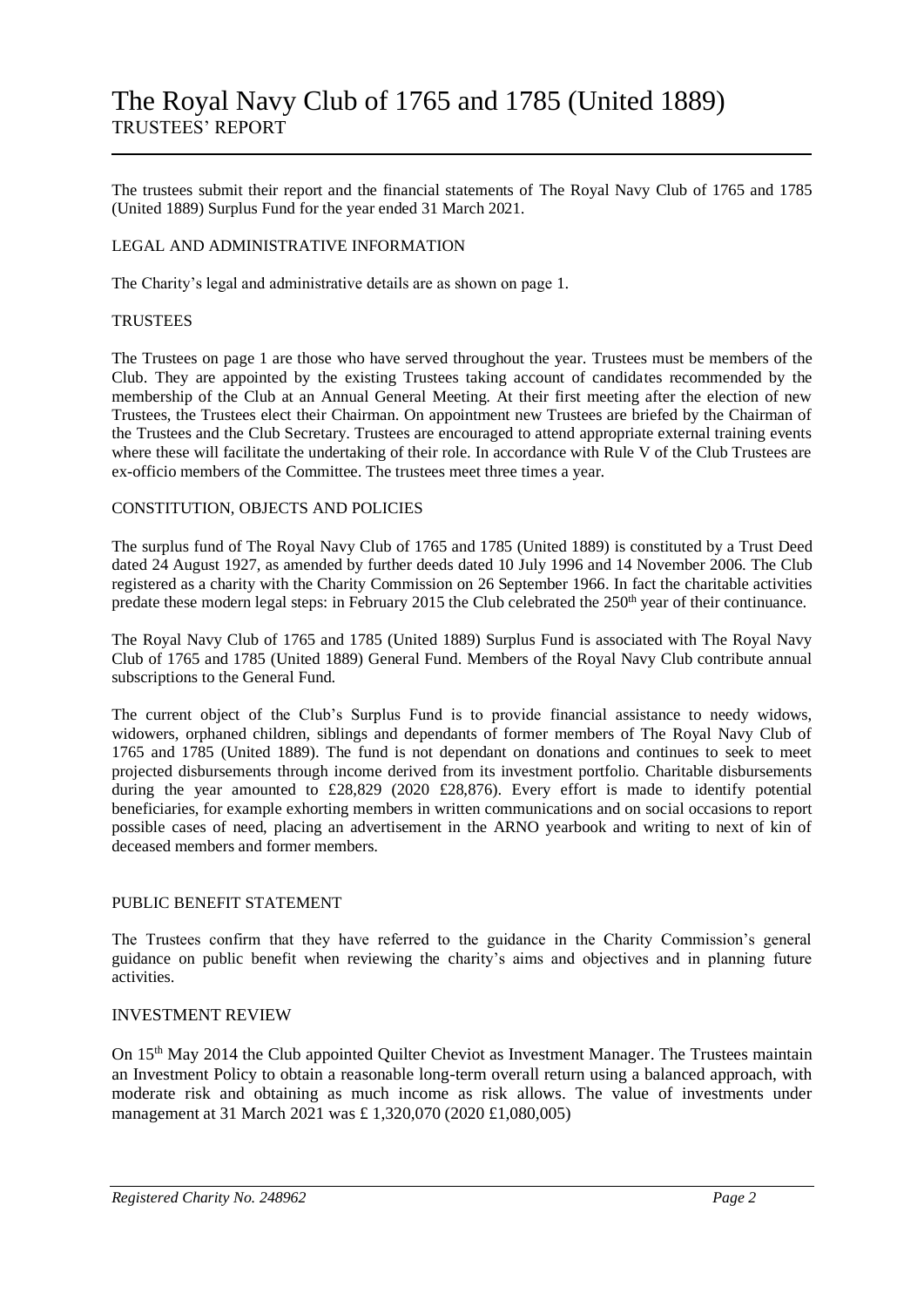#### FINANCIAL REVIEW

Total income, for the year was £40,325, a decrease of £6,696 on prior year. It is anticipated that future dividends received will be in the region of £40,000 per year. Expenditure for the year amounted to £41,531, a decrease of £2,578 on the prior year. As a result the operating deficit for 2020/21 was £1,206 (2019/20 £2,912 surplus).

There was an unrealised gain on the investment portfolio of £240,065 (2019/20 loss of £205,301), so that the net movement in funds for the year was an increase of £238,859 (2019/20 decrease £202,389).

At the end of the financial year the charity's funds had increased from £1,130,991 to £1,369,850. The Trustees consider the charity's financial position to be sustainable.

#### RESERVES POLICY

The projected disbursements and the performance of the investments portfolio are reviewed on an annual basis by the Trustees to ensure that the reserves are maintained at an appropriate level.

The purpose of the permanent endowment is to maintain the level of the original capital introduced to set up the Surplus Fund in 1765. The amount of this original capital cannot be identified but in 1793 it stood at £1,300. In 1998 the Trustees, having taken professional advice, set the permanent endowment at the sum of £100,000. The Trustees reviewed the figure of £100,000 in 2007 and increased it to £150,000 having sought and obtained the Charity Commission's concurrence. A further review was carried out in 2018/19 and the Trustees increased the fund to £200,000. The Trustees have the intention of a making a further review every ten years. The income generated from this endowment is not restricted and is included within unrestricted funds.

#### RISK MANAGEMENT

The Trustees examine annually the major strategic, business and operational risks which the charity faces and confirm that systems have been established to enable regular reports to be produced so that the necessary steps can be taken to lessen these risks.

#### PLANS FOR THE FUTURE

The Trustees will continue their efforts to identify potential beneficiaries. The changes to the definition of beneficiaries made in November 2006 has widened the scope for increased charitable disbursements.

Approved by the Trustees on 12 May 2021 and signed on their behalf by:

#### *Signed on Original*

Rear Admiral N S R Kilgour CB

Chairman of Trustees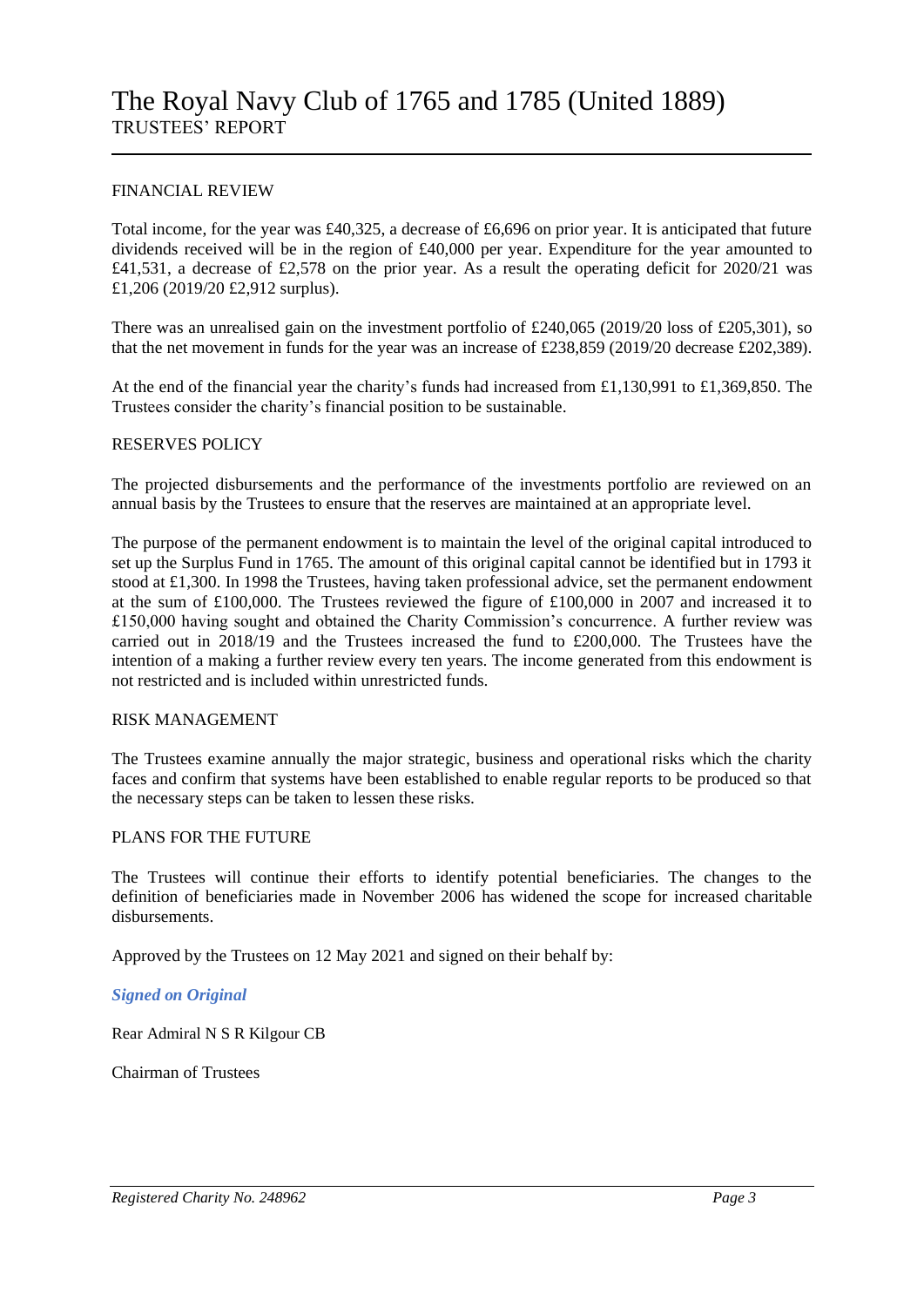# The Royal Navy Club of 1765 and 1785 (United 1889) STATEMENT OF TRUSTEES' RESPONSIBILITIES

The Trustees are responsible for preparing the Annual report and Financial Statements in accordance with applicable law and United Kingdom Generally Accepted Accounting Practice.

Charity law requires the Trustees to prepare financial statements for each financial year, which give a true and fair view of the Charity's state of affairs at the end of the financial year and of its income and expenditure for that year.

In preparing those financial statements, the trustees are required to:

- a) Select suitable accounting policies and then apply them consistently;
- b) Make judgements and estimates that are reasonable and prudent;
- c) State whether the policies adopted are in accordance with the appropriate SORP on Accounting by Charities and the Accounting Regulations and with applicable accounting standards, subject to any material departures disclosed and explained in the financial statements.
- d) Prepare the financial statements on the going concern basis unless it is inappropriate to presume that the charity will continue.

The trustees are responsible for maintaining proper accounting records which disclose with reasonable accuracy at any time the financial position of the Charity and to enable them to ensure that the financial statements comply with the Charities Act 2011, Accounting regulations and SORP. They are also responsible for safeguarding the assets of the Charity and hence for taking reasonable steps for the prevention and detection of fraud and other irregularities.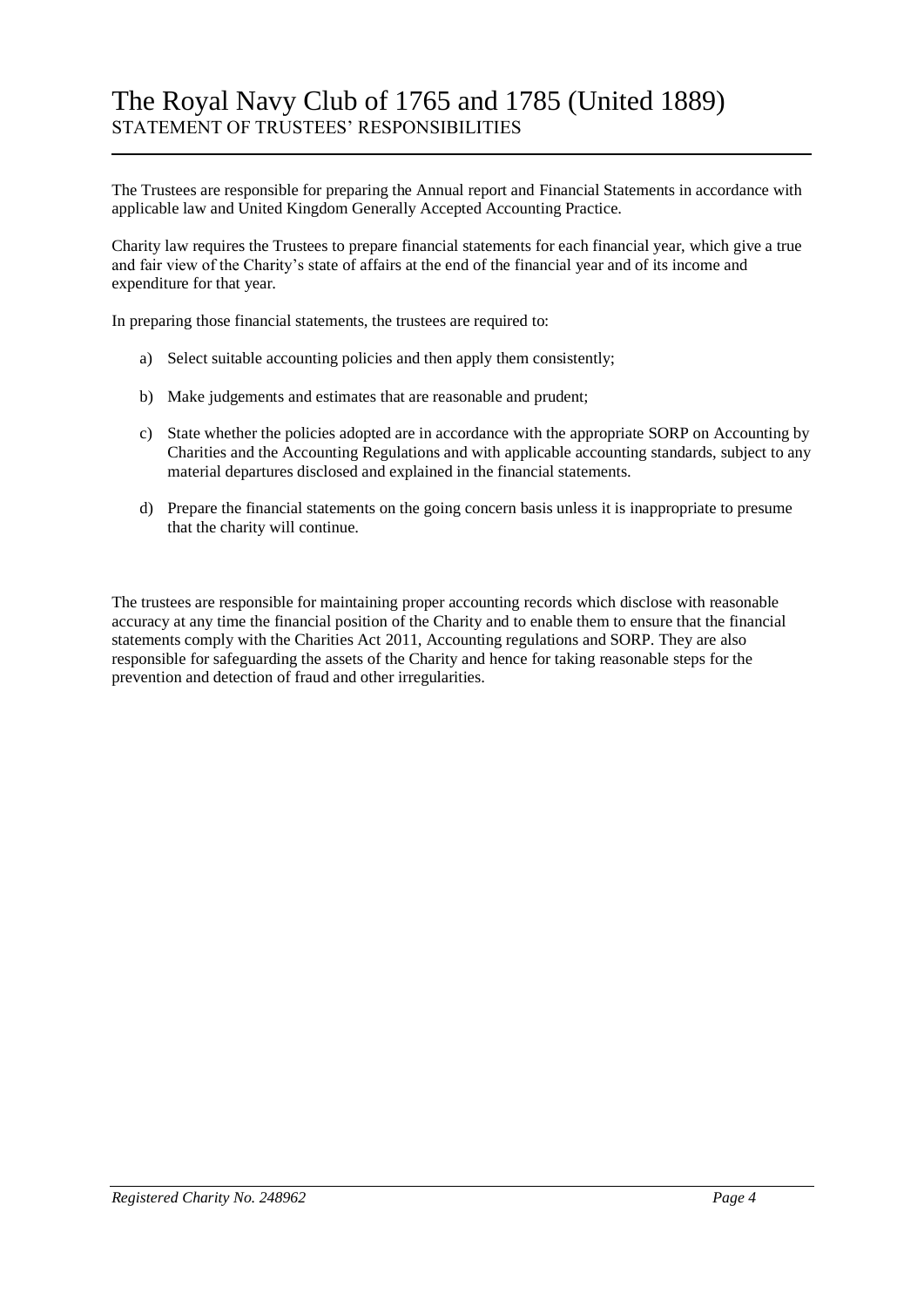### INDEPENDENT EXAMINER'S REPORT TO THE TRUSTEES OF THE ROYAL NAVY CLUB OF 1765 AND 1785 (UNITED 1889)

I report on the accounts of the Charity for the year ended 31 March 2021, which are set out on pages 6 to 12.

#### **Respective responsibilities of trustees and examiner**

The charity's trustees are responsible for the preparation of the accounts. The charity's trustees consider that an audit is not required for this year under section 144(2) of the Charities Act 2011 (the 2011 Act) and that an independent examination is needed.

It is my responsibility to:

examine the accounts under section 145 of the 2011 Act;

to follow the procedures laid down in the general Directions given by the Charity Commission under section 145(5)(b) of the 2011 Act; and

to state whether particular matters have come to my attention.

#### **Basis of independent examiner's report**

My examination was carried out in accordance with the general Directions given by the Charity Commission. An examination includes a review of the accounting records kept by the charity and a comparison of the accounts presented with those records. It also includes consideration of any unusual items or disclosures in the accounts, and seeking explanations from you as trustees concerning any such matters. The procedures undertaken do not provide all the evidence that would be required in an audit and consequently no opinion is given as to whether the accounts present a 'true and fair view' and the report is limited to those matters set out in the statement below.

#### **Independent examiner's statement**

In connection with my examination, no matter has come to my attention:

- which gives me reasonable cause to believe that in any material respect the requirements: to keep accounting records in accordance with section 130 of the 2011 Act; and to prepare accounts which accord with the accounting records and comply with the accounting requirements of the 2011 Act

have not been met

- No matter has come to my attention in connection with my examination, to which, in my opinion, attention should be drawn in order to enable a proper understanding of the accounts to be reached.

#### *Signed on Original*

MALVERN CARVELL 21 Higher Kingston Yeovil Somerset BA21 4AS

12 May 2021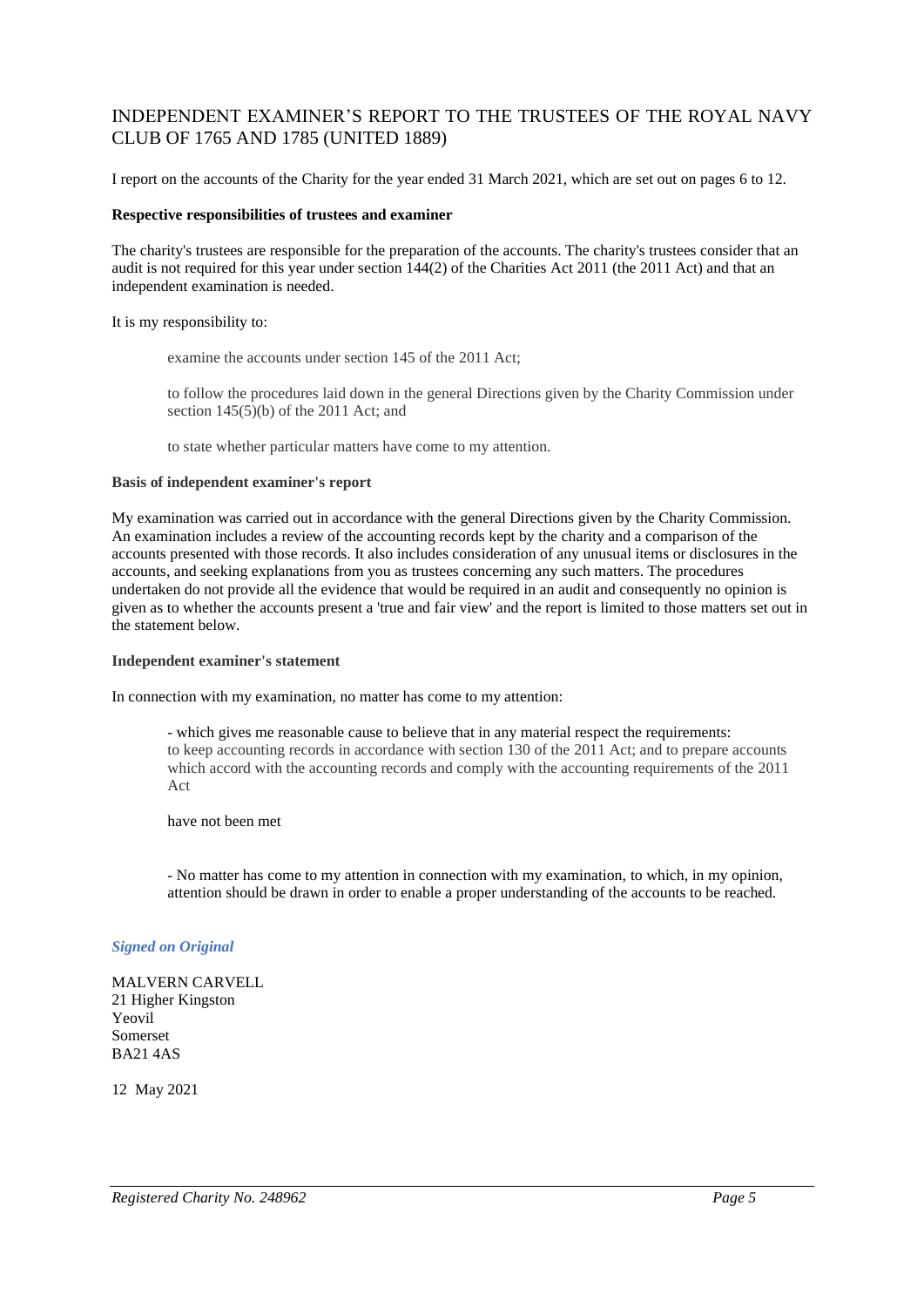## The Royal Navy Club of 1765 and 1785 (United 1889) STATEMENT OF FINANCIAL ACTIVITIES (Incorporating and Income and Expenditure account)

31 March 2021

|                                                                                                                                          | No<br>tes                        | Unrestricted<br>general<br>funds<br>2021<br>£ | Endowment<br>funds<br>2021<br>£ | Total<br>funds<br>2021<br>£ | Total<br>funds<br>2020<br>£ |  |
|------------------------------------------------------------------------------------------------------------------------------------------|----------------------------------|-----------------------------------------------|---------------------------------|-----------------------------|-----------------------------|--|
| <b>INCOMING RESOURCES</b><br>Voluntary income:<br>Donations, gifts and legacies<br>Investment income                                     | $\sqrt{2}$<br>3                  | 1,000<br>39,325                               |                                 | 1,000<br>39,325             | 1,138<br>45,883             |  |
| <b>TOTAL INCOMING</b><br><b>RESOURCES</b>                                                                                                |                                  | 40,325                                        |                                 | 40,325                      | 47,021                      |  |
| <b>RESOURCES EXPENDED</b><br>Charitable expenditure<br>Grants payable<br>Support costs (including<br>Governance)                         | $\overline{4}$<br>$\overline{4}$ | 28,829<br>12,702                              |                                 | 28,829<br>12,702            | 28,876<br>15,233            |  |
| <b>TOTAL RESOURCES</b><br><b>EXPENDED</b>                                                                                                |                                  | 41,531                                        |                                 | 41,531                      | 44,109                      |  |
| NET OPERATING<br>(DEFICIT)/SURPLUS                                                                                                       |                                  | (1,206)                                       |                                 | (1,206)                     | 2,912                       |  |
| Other recognised gains or losses<br>Realised (losses)/gains on<br>investment assets<br>Unrealised gains/(losses) on<br>investment assets | 6<br>6                           | 240,065                                       |                                 | 240,065                     | (205, 301)                  |  |
| Transfers between funds                                                                                                                  |                                  |                                               |                                 |                             |                             |  |
| NET MOVEMENT IN FUNDS                                                                                                                    |                                  | 238,859                                       |                                 | 238,859                     | (202, 389)                  |  |
| Fund balance at 1 April 2020                                                                                                             |                                  | 930,991                                       | 200,000                         | 1,130,991                   | 1,333,380                   |  |
| FUND BALANCE AT 31<br><b>MARCH 2021</b>                                                                                                  | $\,8\,$                          | 1,169,850                                     | 200,000                         | 1,369,850                   | 1,130,991                   |  |

All funds are unrestricted including the permanent endowment fund of £200,000, which is included in funds brought forward and carried forward.

All gains and losses have been dealt with in the above statement.

The notes on pages 9 to 12 form part of these accounts.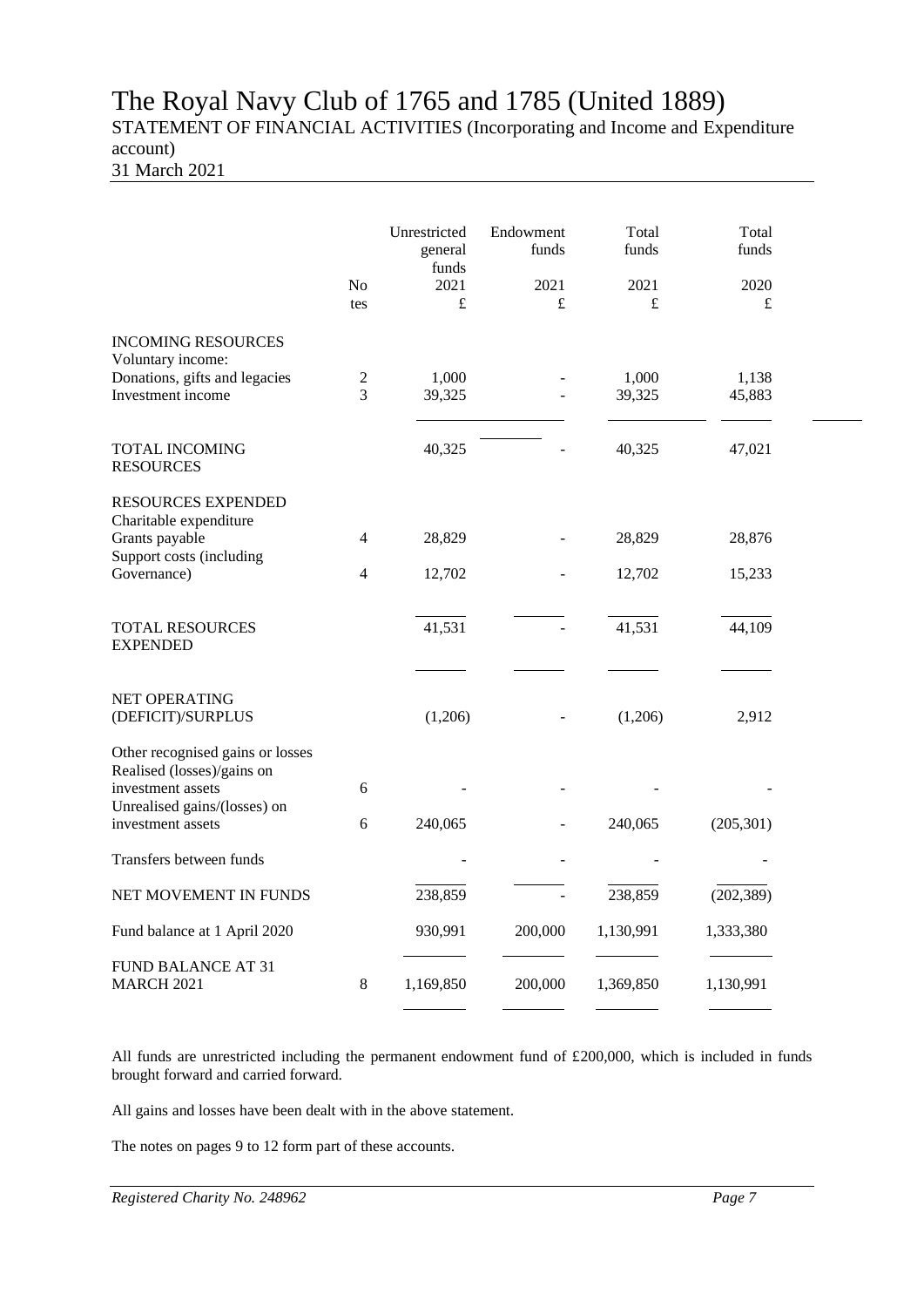### The Royal Navy Club of 1765 and 1785 (United 1889) BALANCE SHEET 31 March 2021

| <b>Notes</b> | Unrestricted<br>2021 | Endowment<br>2021 | Total<br>2021        | Total<br>2020<br>£ |
|--------------|----------------------|-------------------|----------------------|--------------------|
| 6            | 1,120,070            | 200,000           | 1,320,070            | 1,080,005          |
| 7            |                      |                   |                      |                    |
|              | 50,680               |                   | 50,680               | 51,861             |
|              | 50,680               |                   | 50,680               | 51,861             |
| 9            | 900                  |                   | 900                  | 875                |
|              | 49,780               |                   | 49,780               | 50,986             |
|              | 1,169,850            | 200,000           | 1,369,850            | 1,130,491          |
| 10           | 1,169,850            | 200,000           | 1,169,850<br>200,000 | 930,991<br>200,000 |
| 10           | 1,169,850            | 200,000           | 1,369,850            | 1,130,991          |
|              | 8                    | £                 |                      | $\pounds$          |

The financial statements were approved by the Trustees for issue on 12 May 2021 and signed on their behalf by:

#### *Signed on Original*

Rear Admiral N S R Kilgour CB Chairman of Trustees

#### *Signed on Original*

Commander B P Boxall-Hunt OBE Royal Navy Secretary

The notes on pages 9 to 12 form part of these accounts.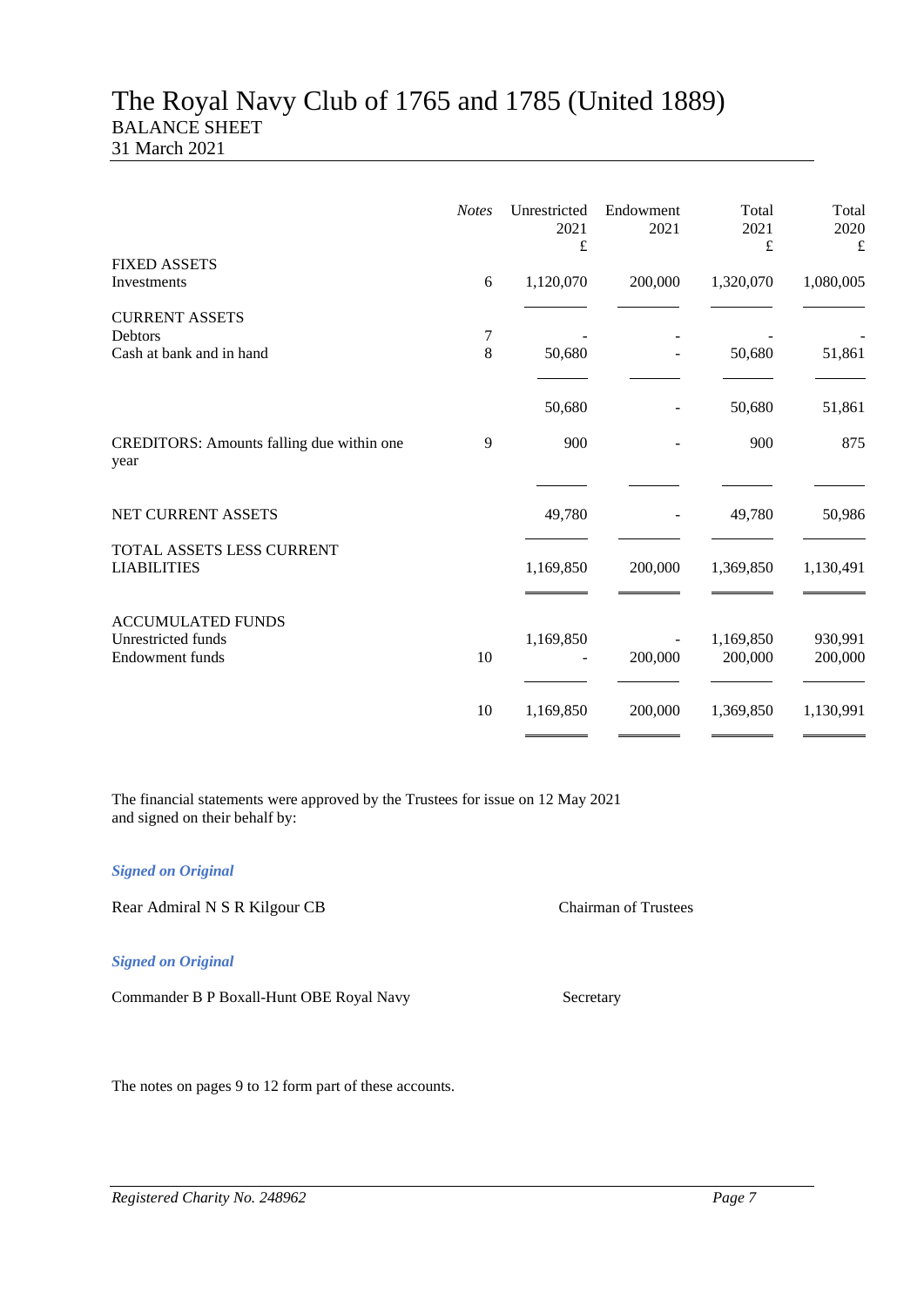#### BASIS OF ACCOUNTING

The financial statements have been prepared in accordance with Accounting and Reporting by Charities: Statement of Recommended Practice applicable to charities preparing their accounts in accordance with the Financial Reporting Standard applicable in the UK and Republic of Ireland (FRS 102) (effective 1 January 2015) - (Charities SORP (FRS 102)), the Financial Reporting Standard applicable in the UK and Republic of Ireland (FRS 102) and the Companies Act 2006.

The accounts have been prepared under the historical cost convention with items recognised at cost or transaction value unless otherwise stated in the relevant note(s) to these accounts.

The following accounting policies have been applied consistently in dealing with items which are considered material to the financial statements.

#### INVESTMENT INCOME

Investment income is accounted for in the period in which the Charity is entitled to receipt.

#### INCOME RECOGNITION

All incoming resources are included in the SOFA when the Charity is legally entitled to the income and the amount can be quantified with reasonable accuracy. For legacies, entitlement is the earlier of the Charity being notified of an impending distribution or the legacy being received.

#### EXPENDITURE RECOGNITION

Expenditure is included for an accruals basis. Grants payable are provided in full in the year in which they are awarded. Support costs comprise costs for processing grants and applications, including support to actual and potential applicants, and includes costs for the running of the Charity itself as an organization.

#### FIXED ASSET INVESTMENTS

Investments are included at closing mid-market value at the balance sheet date. Any gain or loss on revaluation is taken to the Statement of Financial Activities. The investment management fees are reflected in the valuation of the investments in the year.

#### TAXATION

The Surplus Fund is exempt from corporation tax through its status as a charity and therefore no current or deferred corporation tax are included in these accounts.

#### UNRESTRICTED FUNDS

Details of the nature and purpose of each fund is set out in note 10.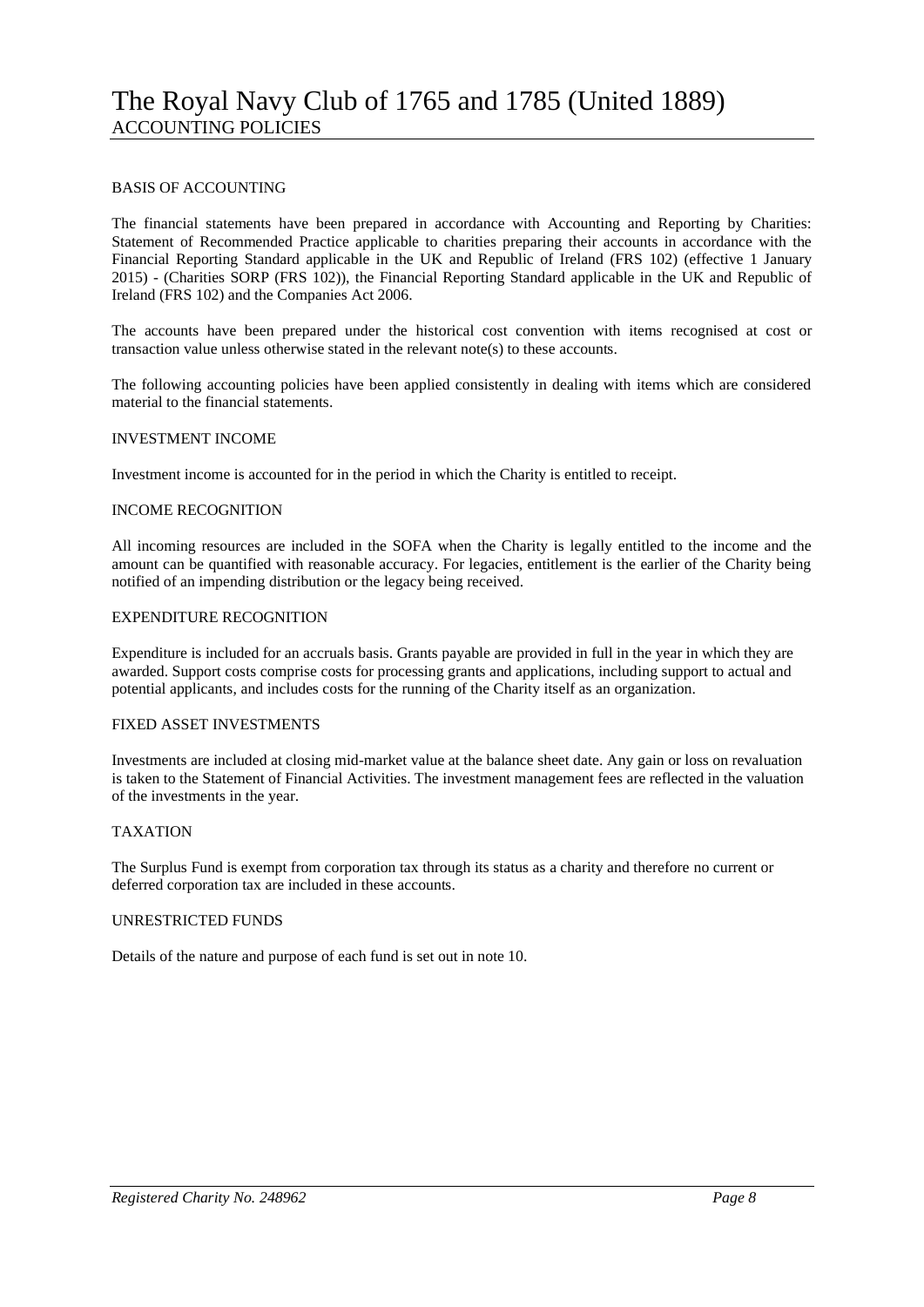## The Royal Navy Club of 1765 and 1785 (United 1889) NOTES TO THE FINANCIAL STATEMENTS

For the year ended 31 March 2021

| 1 | NET INCOME FOR THE YEAR                                                                                                                       | 2021<br>£                                    | 2020<br>£                                           |
|---|-----------------------------------------------------------------------------------------------------------------------------------------------|----------------------------------------------|-----------------------------------------------------|
|   | Net income is stated after charging:                                                                                                          |                                              |                                                     |
|   | Independent Examiner's remuneration - examination<br>Independent Examiner's remuneration - other services                                     | 550<br>350                                   | 550<br>350                                          |
| 2 | <b>DONATIONS AND LEGACIES RECEIVED</b>                                                                                                        | 2021                                         | 2020                                                |
|   |                                                                                                                                               | £                                            | £                                                   |
|   | Donations including GiftAid recovered                                                                                                         | 1,000                                        | 1,138                                               |
|   |                                                                                                                                               |                                              |                                                     |
| 3 | <b>INVESTMENT INCOME</b>                                                                                                                      | 2021<br>$\pounds$                            | 2020<br>£                                           |
|   |                                                                                                                                               |                                              |                                                     |
|   | Dividends and interest<br>Interest on cash deposits                                                                                           | 38,923<br>402                                | 45,075<br>808                                       |
|   |                                                                                                                                               | 39,325                                       | 45,883                                              |
| 4 | ANALYSIS OF CHARITABLE EXPENDITURE                                                                                                            | 2021<br>$\pounds$                            | 2020<br>£                                           |
|   | Grants payable                                                                                                                                |                                              |                                                     |
|   | Grants to memorialists                                                                                                                        | 28,829                                       | 28,876                                              |
|   | Support costs<br><b>Salaries</b><br>Printing, stationery and postage<br>Telephone and internet<br>Rent<br>Computing<br>Insurances<br>Meetings | 7,923<br>1,412<br>344<br>750<br>1,008<br>267 | 7,987<br>1,507<br>209<br>700<br>1,020<br>291<br>401 |
|   | Marketing and publicity<br>Other expenses                                                                                                     | 6                                            | 598<br>1,204                                        |
|   |                                                                                                                                               | 11,710                                       | 13,917                                              |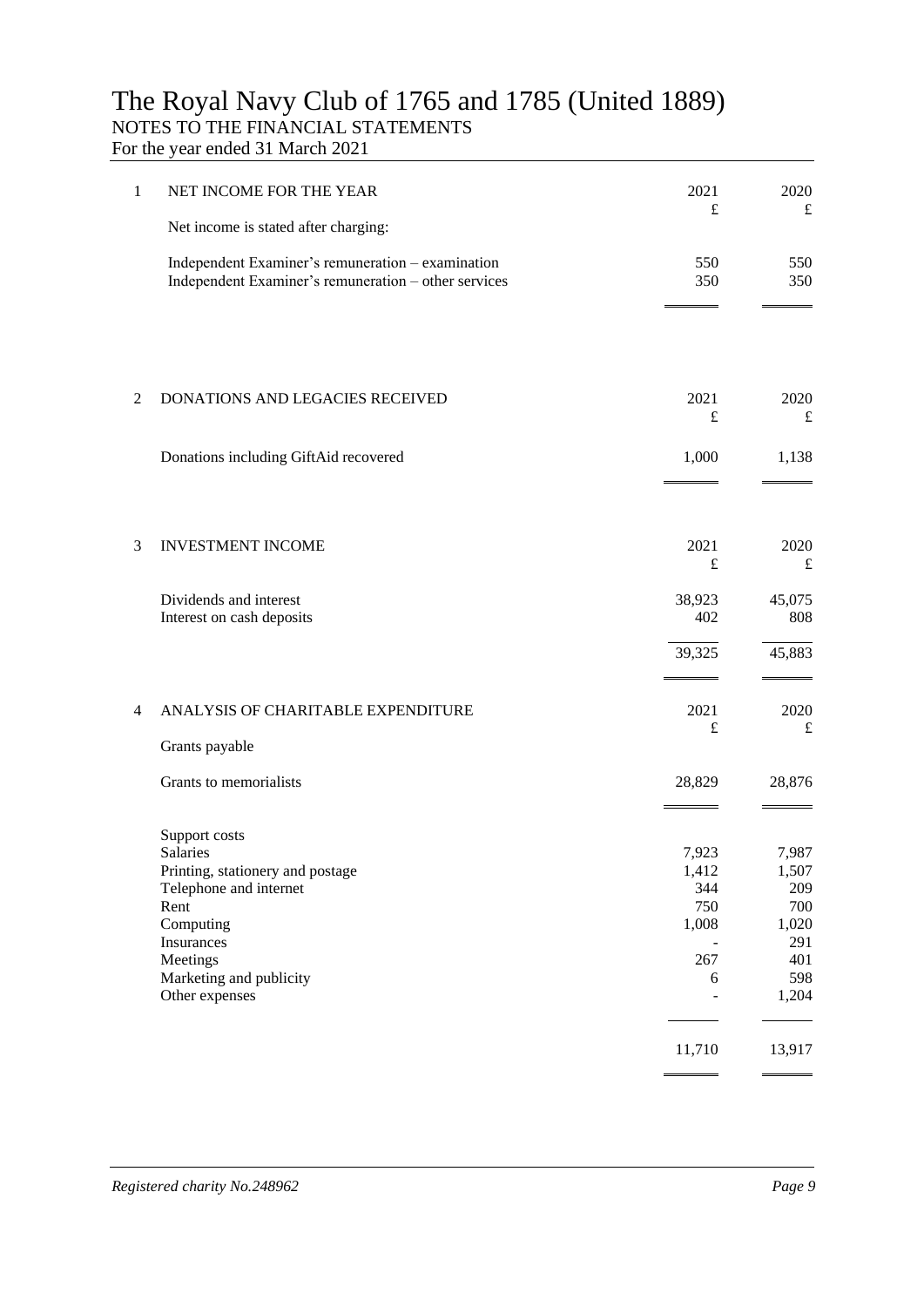## The Royal Navy Club of 1765 and 1785 (United 1889) NOTES TO THE FINANCIAL STATEMENTS For the year ended 31 March 2021

| 5 | <b>GOVERNANCE COSTS</b>                                                                                                      | 2021<br>£            | 2020<br>£                    |
|---|------------------------------------------------------------------------------------------------------------------------------|----------------------|------------------------------|
|   | Independent Examiner's fees                                                                                                  | 925                  | 850                          |
|   | Trustees expenses                                                                                                            | 67                   | 466                          |
|   |                                                                                                                              | 992                  | 1,316                        |
| 6 | FIXED ASSET INVESTMENTS                                                                                                      | 2021<br>£            | 2020<br>£                    |
|   | Investments at market value comprised<br>Equities and fixed interest<br>Alternative investments<br>Cash on deposit           | 1,319,854<br>216     | 825,903<br>220,995<br>33,107 |
|   |                                                                                                                              | 1,320,070            | 1,080,005                    |
|   | Market value at 1 April 2020<br>Gain realised on transfer of portfolio<br>Acquisitions at cost<br>Revaluation gains/(losses) | 1,080,005<br>240,065 | 1,285,306<br>(205, 301)      |
|   | Market value at 31 March 2021                                                                                                | 1,320,070            | 1,080,005                    |
|   | Historical cost at 31 March 2021                                                                                             | 1,227,065            | 1,134,163                    |

The investments comprise a portfolio held with Quilter Cheviot and comprise a range of investments as detailed above.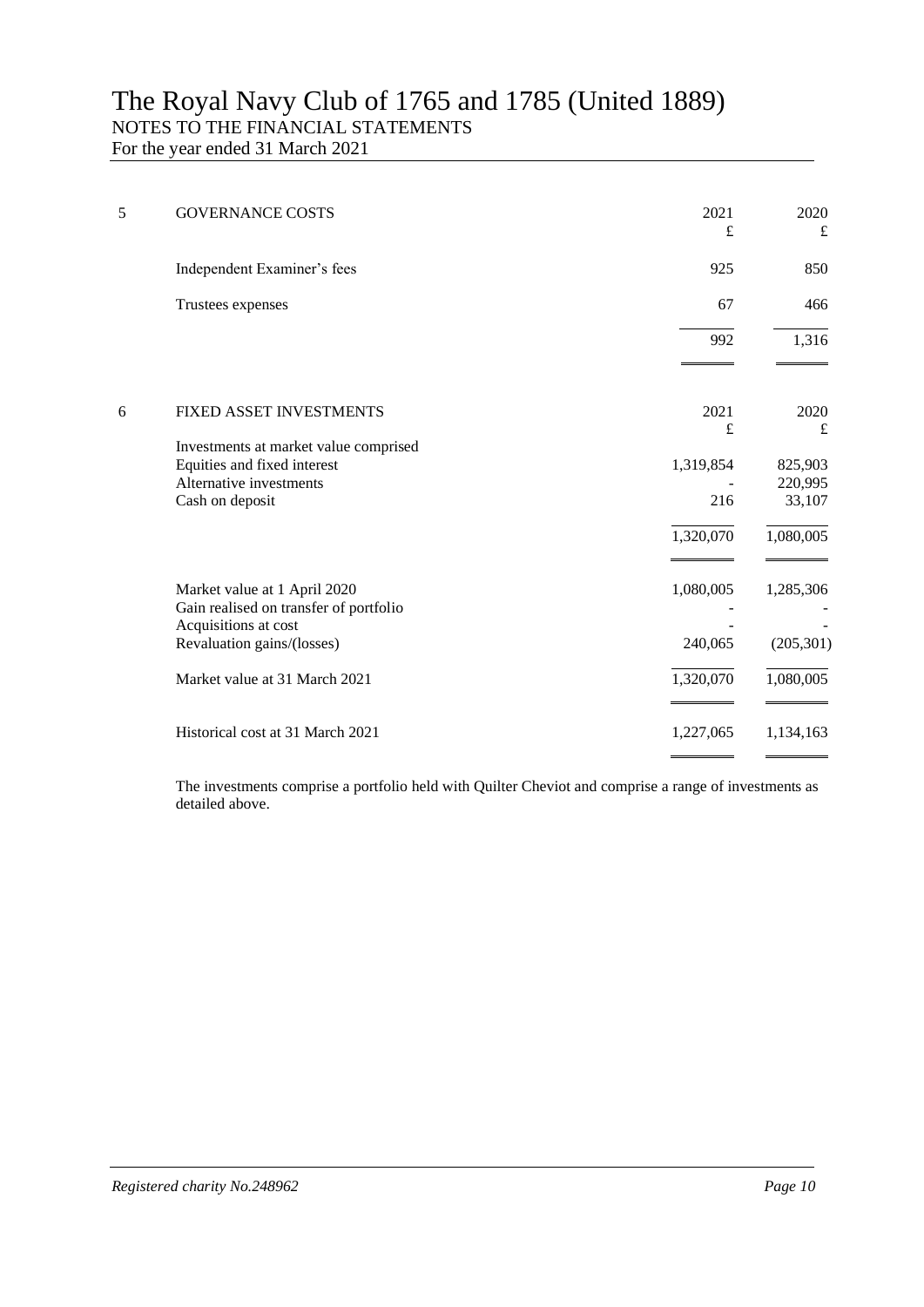# The Royal Navy Club of 1765 and 1785 (United 1889) NOTES TO THE FINANCIAL STATEMENTS

For the year ended 31 March 2021

| 7 | <b>DEBTORS</b>                                                 | 2021<br>$\pounds$           | 2020<br>$\pounds$           |
|---|----------------------------------------------------------------|-----------------------------|-----------------------------|
|   | Amount due from General Fund                                   |                             |                             |
| 8 | <b>CASH AT BANK</b>                                            | 2021<br>$\pounds$           | 2020<br>$\pounds$           |
|   | Current account<br>Deposit account<br>Ratesetter account       | 17,173<br>3,064<br>30,443   | 10,000<br>7,063<br>34,798   |
| 9 | <b>CREDITORS</b>                                               | 50,680<br>2021<br>$\pounds$ | 51,861<br>2020<br>$\pounds$ |
|   | Amounts due within one year<br>Accruals - Independent Examiner | 900                         | 875                         |
|   |                                                                | 900                         | 875                         |

| 10 | <b>FUNDS</b>                  | Unrestricted<br>funds | Endowment<br>funds<br>2021<br>£ | Total<br>2021<br>£ |
|----|-------------------------------|-----------------------|---------------------------------|--------------------|
|    | At 1 April 2020               | 930,991               | 200,000                         | 1,130,991          |
|    | Movement in funds in the year | 238,859               |                                 | 238,859            |
|    | At 31 March 2021              | 1,169,850             | 200,000                         | 1,369,850          |
|    |                               |                       |                                 |                    |

Unrestricted funds comprise those funds which the Trustees are free to use in accordance with the Charity's objective.

The purpose of the permanent endowment fund is to maintain the level of the original capital introduced into the Surplus Fund in 1765. The amount of this original capital cannot be identified but in 1793 it stood at £1.300. The income generated from this endowment is not restricted and is included within unrestricted funds. In 1997 the Trustees, having taken professional advice, set the permanent endowment fund at the sum of £100,000. This was reported to the Charity Commission which made no objection to this figure being adopted. The Trustees reviewed the figure in 2007 and increased it to £150,000 having sought and obtained the Charity Commission's concurrence. A further review took place in the 2019 and the Trustees increased the fund to £200,000. The Trustees have the intention of making a further review every ten years.